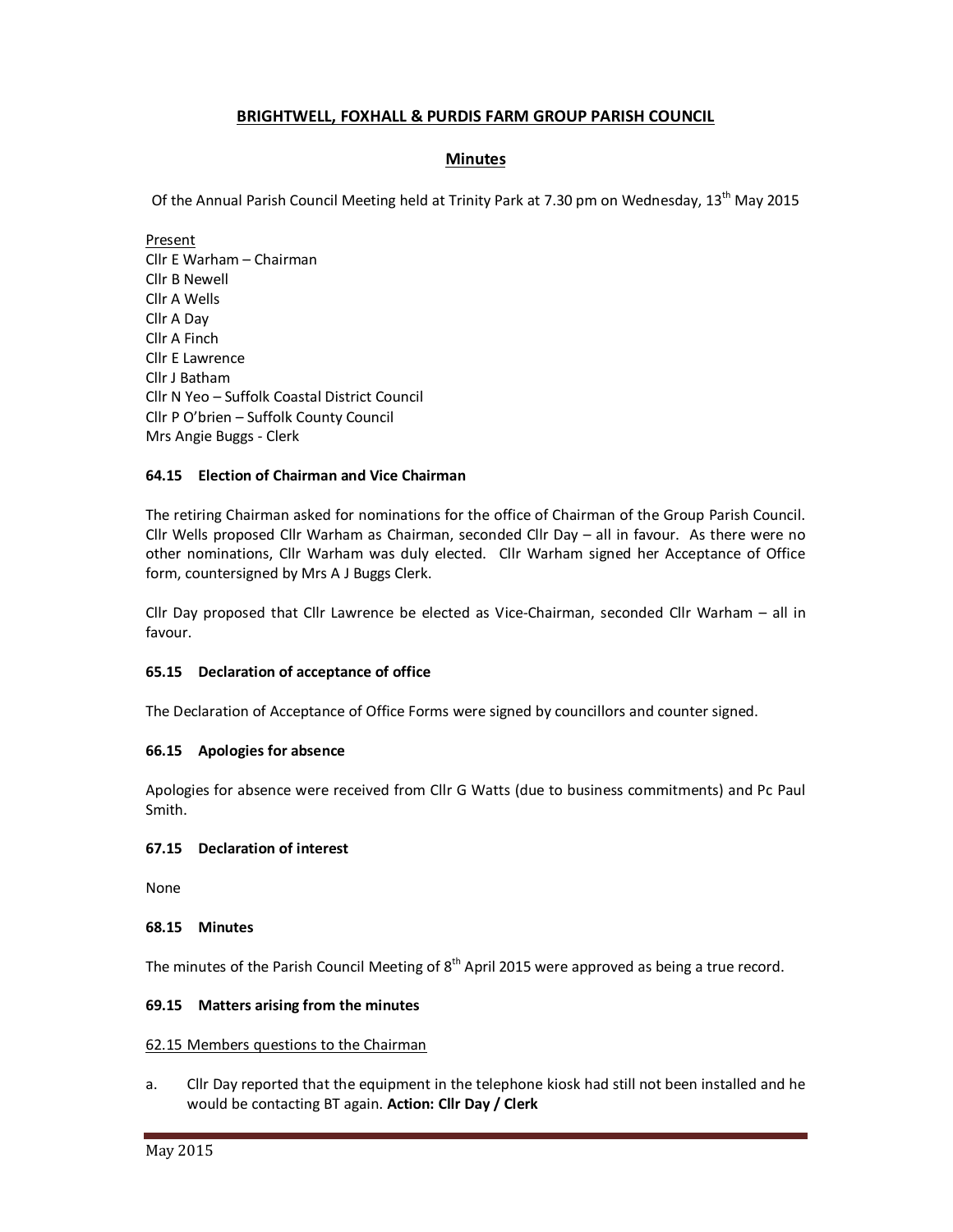# **70.15 To elect a Chairman and Members of the Planning Committee**

Cllr Newell proposed, seconded Cllr Lawrence that the Planning Committee should consist of Cllrs Warham, Day, Wells, Newell, Lawrence, Watts and Finch – all in favour.

Cllr Warham proposed, seconded Cllr Wells that Cllr Watts should be appointed as Chairman of the Planning Committee – all in favour. Although Cllr Watts was not present at the meeting he had agreed to continue in the post of Planning Committee Chairman.

### **71.15 To appoint a Police Liaison member**

Following discussion Cllr Lawrence, seconded Cllr Newell that Cllr Day, Warham and Finch share the responsibility of attending the Police Liaison Meetings – all in favour.

### **The meeting was adjourned to receive reports from:**

• Cllr O'Brien – Suffolk County Council / SCDC Council – written report

### District Council – Annual Report

I have been a district councillor for 16 years and, as I am standing down at the May election, I thought it would be interesting to look back, to reflect, briefly, on my time as a district councillor.

I was elected for Kirton Ward in May 1999, ( later to become a 2 member ward in 2003 including Nacton & Purdis Farm) part of a completely new administration that was to prepare for the new Cabinet system. I was appointed as Cabinet member for Health & Well-Being and my prime responsibility was Port Health, visiting schools and advocating a healthy life style plus attending Cabinet meetings, Full Council and giving reports. I did this for 5 years.

Councillors had no computers, ipads, blackberrys; I didn't have a mobile phone! But strange to say, we managed!

In 2001 I was elected to SCC for The Trimleys & Kirton Division for 4 years and, with the boundary changes in 2003, I moved across to Martlesham Division, where I have remained. In 2005 I was appointed Cabinet member for Children, Schools and Young People's Services, a post I filled until 2009. As a result, I stood down from my SCDC Cabinet position and concentrated on my parishes and one or two committees at SCDC.

I have to say that I have been fortunate to have had an excellent working relationship with all my parish councils and, indeed, with parishioners. I thank you all for your support.

However, the application to build, first 1000 houses at Adastral Park, which was rapidly increased to 2000, shocked and motivated me, and many others, to object in the strongest, most forceful terms. I have written numerous letters, made representations and spoken at Council meetings over the years. The opposition and fight has lasted 7 years and is still being fought by NANT. I remain a committed objector. My stance did not endear me to the administration at SCDC. Nonetheless, I have continued to represent the views of my constituents, particularly in relation to planning.

For the last couple of years I have been a member of the Audit & Governance Committee and, despite the dryness of many of the issues, I have appreciated the strength of the committee in its determination to investigate and highlight the governance of the council.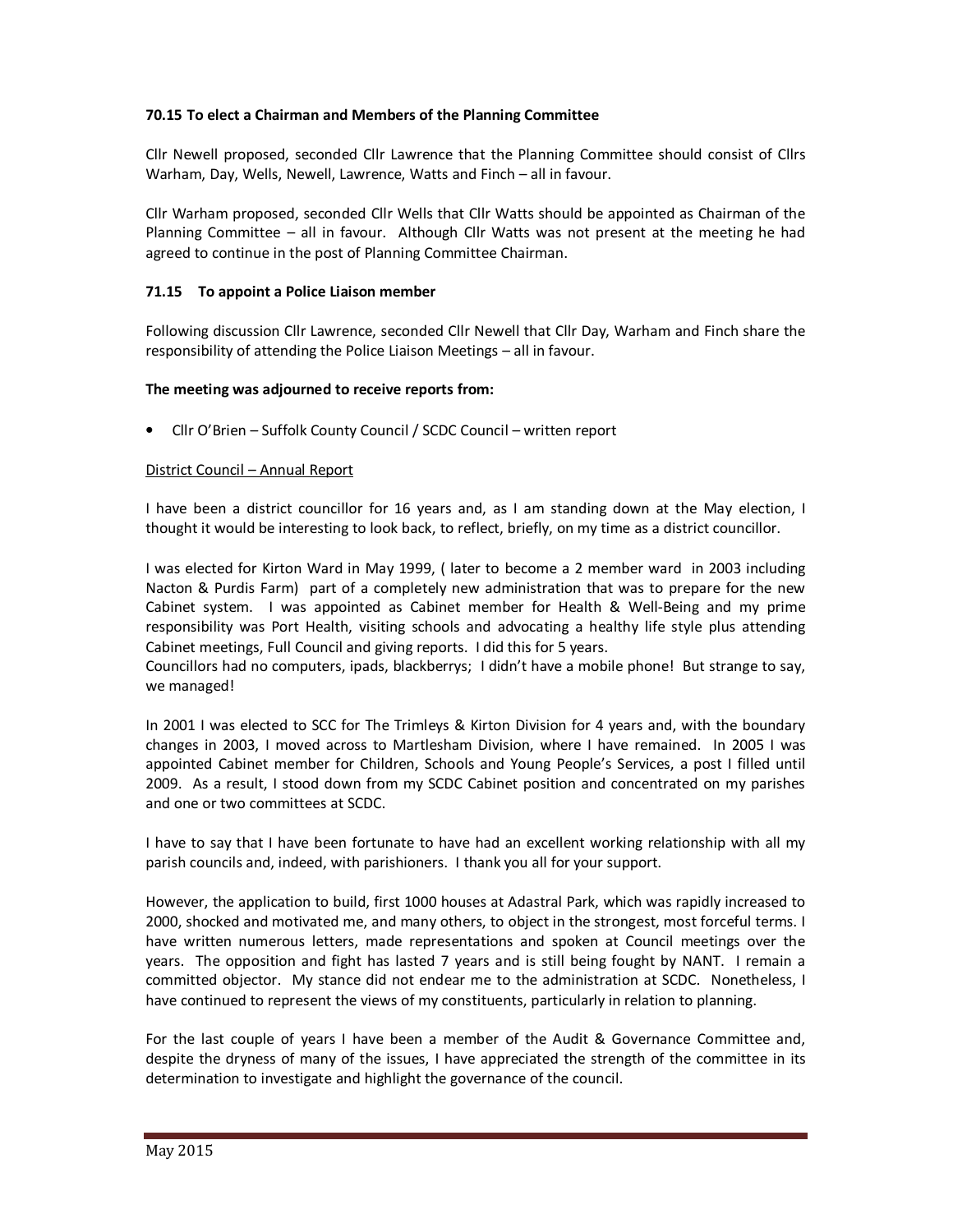The district council that will be elected in May will be very different from the one it replaces. The numbers of councillors is being reduced from 54 to 42.

SCDC is moving premises. The Melton Hill site is to be sold for housing and new offices are to be built on the Girdleston site at Melton.

SCDC has not increased council tax for the  $5<sup>th</sup>$  year.

I have spent all my Community Enabling Fund on projects such as: renovation projects for church and village hall; flood protection, play areas, kitchen equipment for village hall.

### Suffolk County Council – Annual Report

For the 5<sup>th</sup> year Suffolk County Council's council tax share is to be frozen. Suffolk residents will not pay more than they did in 2010/11. The council has managed, successfully, to deliver savings in excess of £130m over the last four years. However, as the government's deficit reduction programme is set to continue until 2018/19, there is a forecast of a further £120m budget shortfall that will need to be addressed over the next three years. The Council tax freeze was agreed as part of the budget proposals for 2015/16, which include savings of £38.2million, to be made across services during the financial year. The bulk of these savings (£24.6m) will be delivered through wide-ranging transformation programmes which will result in the council becoming a leaner and more focused organisation. The remaining savings will be made by: reducing previous contingency budgets, set aside for major projects; change management; budgetary savings from within service areas. Meanwhile, over the last five years, there has been a reduction of approx. 47% in the workforce.

I am stating the obvious when I say that our children are our future. It is therefore, with a measure of some satisfaction, that I note there is an improvement in education attainment in Suffolk. Suffolk has risen 12 places in the national league table for GCSE results since 2013; from 137<sup>th</sup> to 125<sup>th</sup> out of 151 local authorities. Whilst this does not generate flag waving it shows an upward trend. In 2012, Suffolk had fallen 8.9% behind the national average at GCSE. This prompted the Raising the Bar programme. Although improvement has been slow the gap between Suffolk and the national average has narrowed. The 2014 results now show the margin to be 1.7%.

There have been improvements for Early Years and Key Stage 1 in literacy, writing, maths and reading. All risen in the national ranking.

As a former Cabinet Member for Children's Services I take particular interest in Suffolk education and wish for greater, speedier progress.

An Initiative to drive employment opportunities was launched by SCC and New Anglia LEP in February. Employers across Suffolk are being urged to create new apprenticeships. £1.5million has been put into the campaign to double the number of apprentices to 5,000 by 2019. Increasing the number of apprenticeships will play a vital part in tackling the skills shortage in Suffolk.

As I mentioned in my annual report last year, the aim, indeed the necessity of organisations, such as county, district, heath, police, fire and ambulance, to work in partnership is essential for services to be delivered. I will identify much of the good work that is taking place and the continued efforts to strive for closer/integrated working.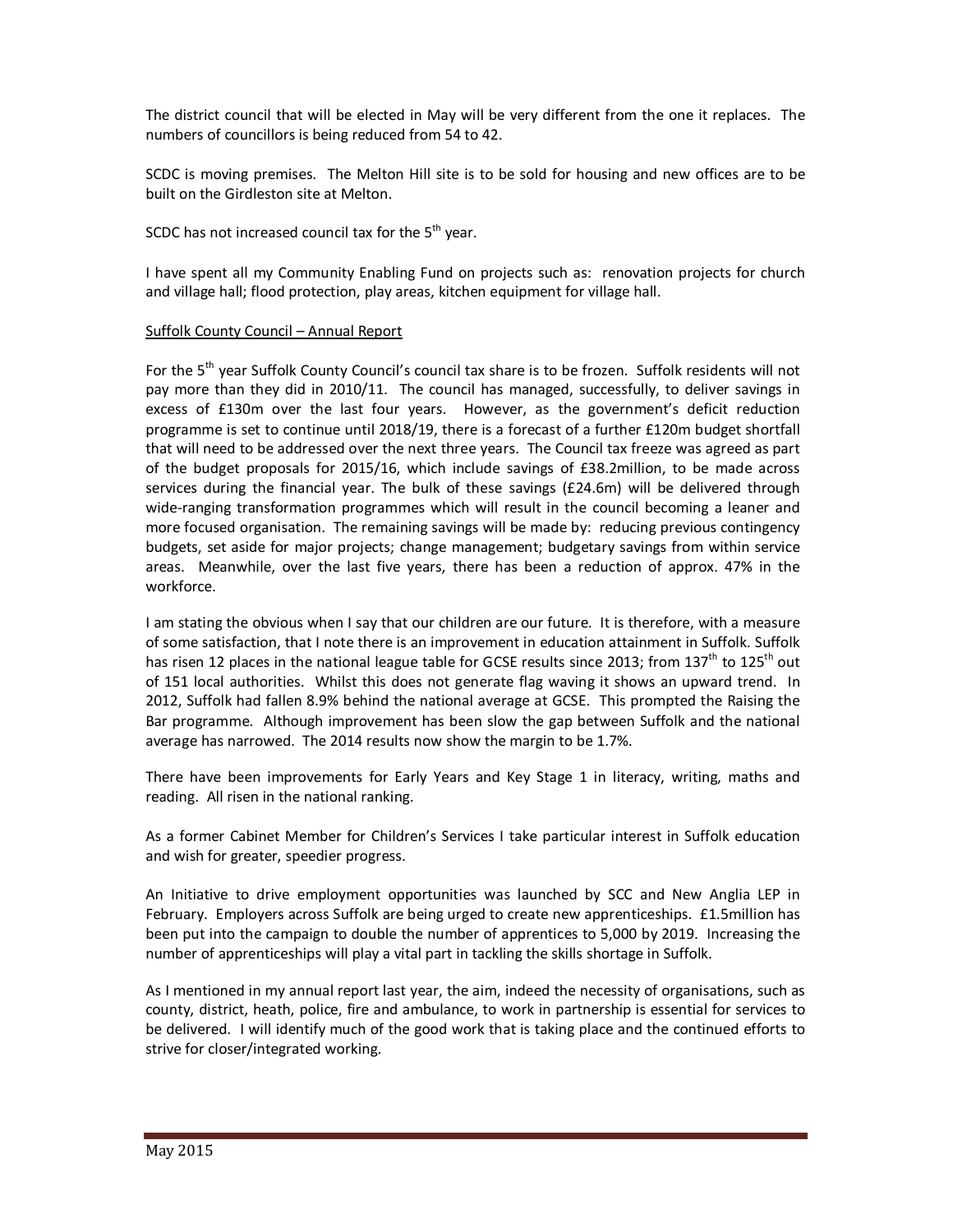One of the most successful partnerships is between the 'blue light services'. Four fire stations across Suffolk in Ixworth, Elmswell, Debenham and Framlingham are shared with the police service; ambulance crews in Lowestoft and Brandon are now based at fire stations.

The government has awarded a grant of £4.94million to help increase the number of shared bases for fire, police and ambulance. Not only does this cement partnership working, but it will deliver financial savings for all the parties.

Suffolk's energy-from-waste site at Great Blakenham is now open and a recent agreement between Suffolk and Norfolk will see 40,00-0 tonnes of Norfolk's residual household waste used to generate electricity. Both councils will benefit with savings of  $£1$  million over the period of the deal. During construction, over 100 Suffolk firms won contracts to supply goods and services to the site. It has created 47 new jobs on site and a further 200 could be produced if the proposed greenhouse project goes ahead.

Suffolk's Hate Crime Service and partnership organisations have launched Stay Safe badges to support vulnerable adults. The Stay Safe Scheme was developed to enable vulnerable people to feel safer by providing them with places they can go, should they need help or support .Businesses involved include libraries, leisure centres, shops, restaurants, banks and pubs. Suffolk Police have supported Stay Safe by producing Stay Safe cards, stickers and in funding the Stay Safe badge.

Engaging with partners is often slow but I hope that I have shown, with the above, that collaboration is gaining momentum. SCC departments are finding new initiatives and more efficient ways of working across organisations.

The Suffolk Police and Crime Panel, that I chair, meet quarterly with Tim Passmore, The Police & Crime Commissioner. We scrutinise and debate issues such as: finance, responding to emergencies; solving crime; preventing and reducing crime and caring for the victims of crime. There are particular areas that have recently gained public recognition and momentum. Domestic violence and child exploitation have come under considerable scrutiny and the PCC has made those his top priorities.

I have frank and open informal discussion with the Commissioner on a regular basis and he is extremely keen to further partnership working as he regards it as vital to the future delivery of service. I chaired the First National Conference of Police & Crime Panels in Nottingham, earlier in the year.

I have been continually interested in developments to deal with problems on the Orwell Bridge. I recently wrote a letter to MP Therese Coffey stating I believed that the speed limit on the Orwell Bridge should be 50mph and, indeed, that lorries should be confined to the inside lane of the A14 ( and other major roads) and restricted to 50mph.

Finally, I have spent my locality money on projects such as: parish newsletters; road cones; replacement of fencing; picnic benches; village hall repairs.

- Cllr Yeo Suffolk Coastal District Council verbal report
- Suffolk Police PCSO Glynn Bown written report

Monthly Report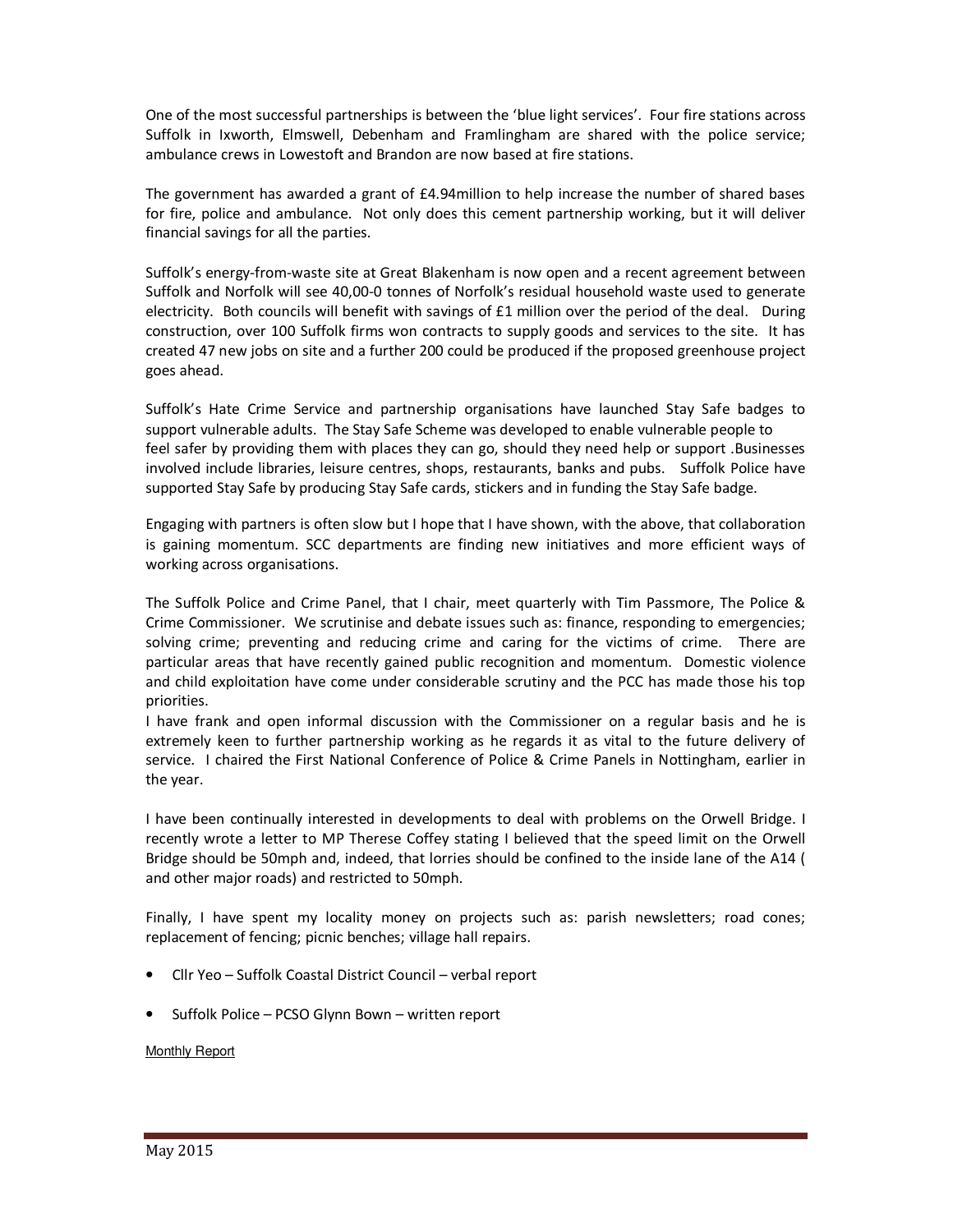# **Period 1st April 2015 – 28th April 2015**

| Parish                 | No. of crimes recorded | Same month last year |
|------------------------|------------------------|----------------------|
| Brightwell             |                        |                      |
| Bucklesham             |                        |                      |
| Foxhall                |                        |                      |
| Levington              |                        |                      |
| Nacton                 |                        |                      |
| Newbourne              |                        |                      |
| Purdis Farm            | 11                     | 21                   |
| Waldringfield          |                        |                      |
| Total Crime this month | 23                     | 28                   |

This month's recorded crime was 23. The level of recorded crime for the same period in 2014 was 28.

Brightwell is crime free this month.

Bucklesham 2 reported crimes this month, a house that is currently being renovated was entered but nothing taken and a local public house was entered and cash was taken, a Police Direct message was sent out asking for information, and enquiries are still on-going.

Foxhall had 3 crimes this month, 2 garden statues were taken from the garden of a residential property sometime between the  $16<sup>th</sup>$  and  $20<sup>th</sup>$  April, and overnight on the  $20<sup>th</sup>$  April, 2 barns were entered at Sawmill, Brookhill Woods and items removed.

Levington are crime free this month.

Nacton had 5 reported crimes this month. 2 of the crimes relate to an Assault that took place inside Olives bar at Orwell Truck Stop, a container located at the side of the road at seven hills, was entered and various signs have been removed sometime between  $1<sup>st</sup>$  February and  $1<sup>st</sup>$  April. A car was damaged whilst parked overnight on Felixstowe Road and the club house of Priory Park Caravan Park was entered overnight on the 24<sup>th</sup> April and various items were taken.

Newbourne had 2 reported crimes this month also, some hedging on a piece of land in Mill Road, was damaged and 1 person was charged with Theft form a shop.

Purdis Farm recorded 11 crimes this month, 8 relate to Sainsbury's or Homebase. 1 person was charged with Driving whilst unfit through Drink/Drugs, a van was taken from a driveway of a residential property overnight on the  $13<sup>th</sup>$  April and a car was damaged whilst parked in an open air car park in Ash Close.

Waldringfield is crime free this month.

A view of crime maps and data can now be found on the Internet www.police.uk

### **The meeting was re-convened.**

# **72.15 Clerk's Report**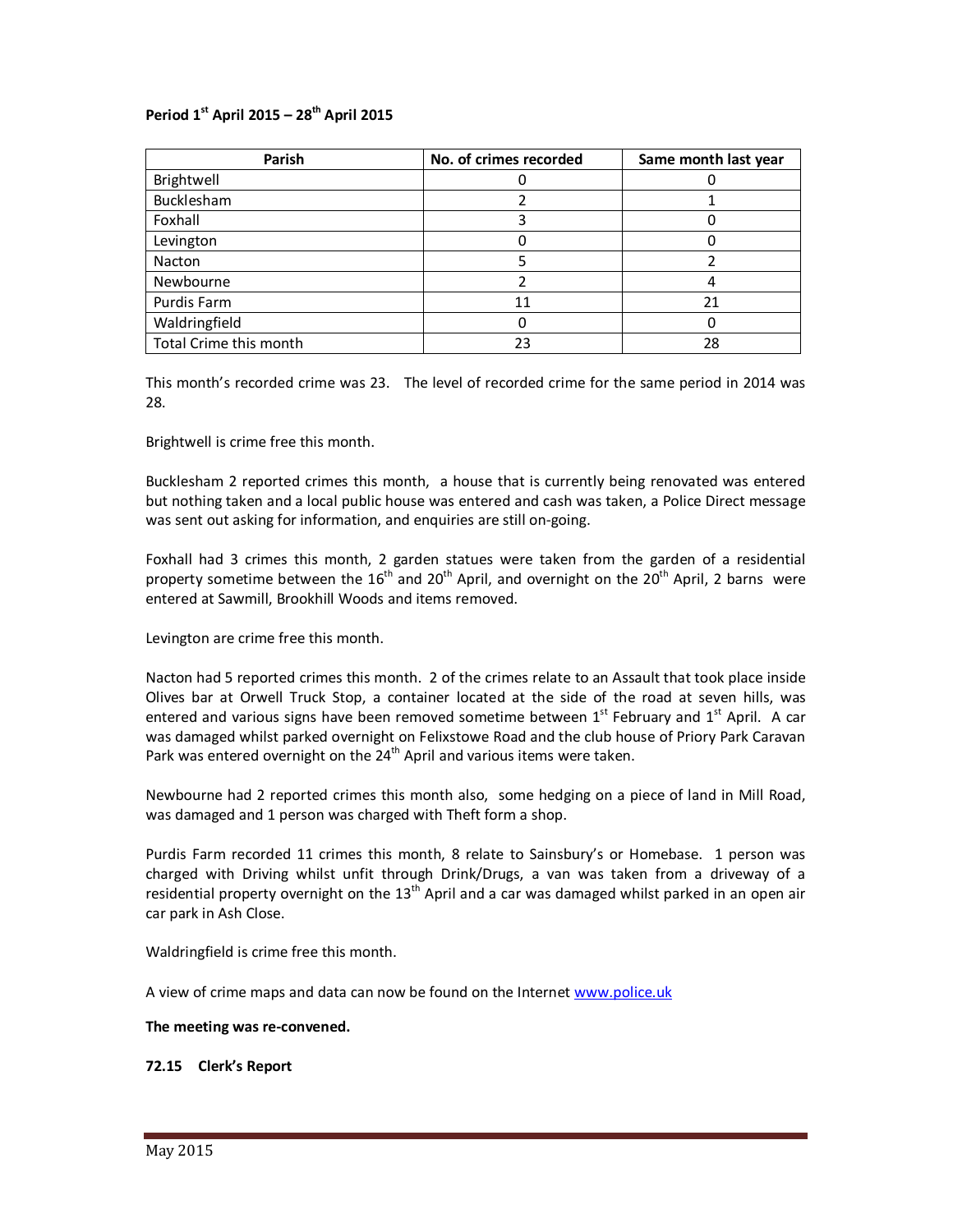The purpose of this report is to update members on outstanding issues, items received after the deadline for agenda items, correspondence and action taken by the Clerk.

## Councillor Travel Expenses Update

The Government has decided not to proceed with changes to legislation which would have provided a tax exemption for councillor travel expenses in the Finance Bill 2015. However, it has reserved the right to raise this matter through later legislation.

### **Prayers**

A new law has been created to ensure local councils and other tiers of local government have the right to hold prayers. The Local Government (Religious etc Observances) Act 2014 received Royal Assent on  $26<sup>th</sup>$  March 2015.

The new law seeks to ensure that all local councils can incorporate prayers into council meetings. Government previously stated that it had already legislated through the General Power of Competence in the Localism Act 2011 in order to counter a High Court judicial review decision that councils were unable to hold prayers within their meetings. However, it had also stated that the Localism Act's General Power of Competence had not been the cure-all in empowering councils as 'smaller parish councils do not have this power'. Parish meetings are unable to take advantage of the General Power of Competence and local councils are unable to do so unless they meet the eligibility conditions relating to qualified clerk. This new Act is the vehicle for ensuring all councils and parish meetings can include prayers within their meetings should they wish to do so. The Act also empowers them to support and facilitate religious events.

Local councils will now wish to consider whether they will include prayers within their meetings. Those councils that previously held prayers within their meetings might have already ceased this practice or moved prayers to a session before the meeting. This remains acceptable practice. Councils will note that the scope of the Act is not confined to the traditional act of Christian prayers within council meetings but appears to also permit other religious observances within meetings.

The law comes into force on the  $25<sup>th</sup>$  May 2015.

### Unauthorised Encampments

Local councils faced with illegal or unauthorised encampments will wish to be aware of Government guidance *Dealing with illegal and unauthorised encampments A summary of available powers* which seeks to underline that prompt action can be taken using a broad range of powers. This document can help local councils to understand what action they might take and what action they can expect and encourage enforcing authorities to take when faced with unauthorised encampments. It also highlights that enforcing authorities should not 'gold plate human rights and equalities legislation' and should take into account the various adverse impacts on the community caused by failure of the relevant authorities to act. Some local protocols have been set up by local public service providers, including the police and principal local authorities. Local councils might also wish to consider these alongside this list of powers when faced with illegal or unauthorised encampments.

### Reconstruction of Monument Farm Calvert C353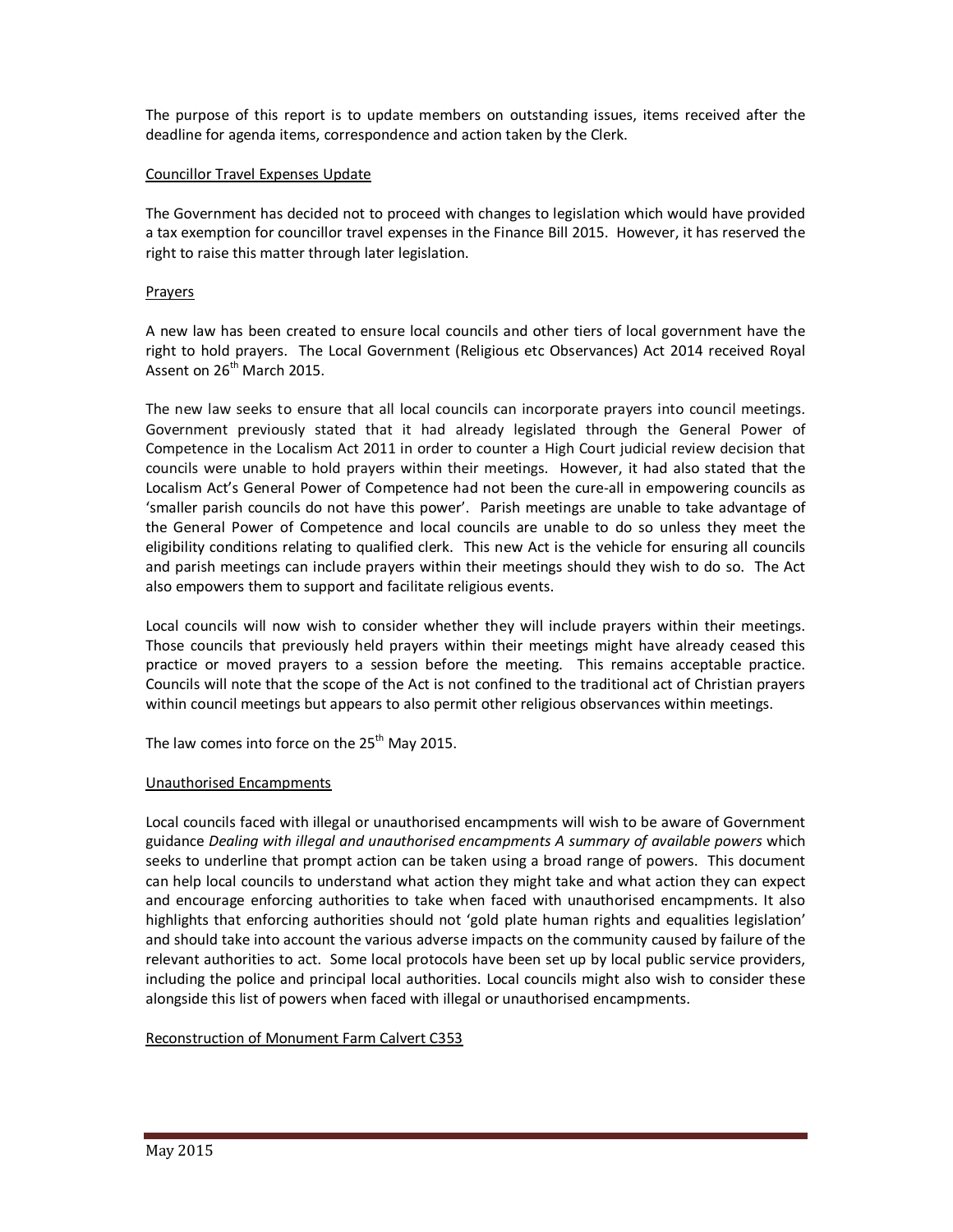The structure has been found to be in a poor condition and is to be reconstructed. To facilitate the works, a road closure at the structure will be required, meaning vehicles and pedestrians/cyclists will not be able to pass through the site.

A signed diversion route will be in place for the duration of the works. The road closure at the bridge will be in place as of 13th July 215 and will last for 6 weeks, finishing on Friday, 28th August 2015.

# Local Government Ombudsman

Local councils will wish to be aware of a new Government consultation *Strengthening Parish and Town Council Accountability: Consultation on Extending the Remit of the Local Government Ombudsman to Larger Parish and Town Councils*. Currently local councils do not have a regulatory body or Ombudsman. This leaves complaints about parish councils largely within the self-regulatory framework of internal complaints procedures, unless there is a matter subject to specific regulation, such as a criminal or financial wrongdoing which might then be subject to intervention by an external body.

All councils will wish to consider this consultation which on the face of it relates only to larger councils and considers how to define larger councils for this purpose. Government could decide to set a regulatory framework which leaves it the flexibility to decide which councils to apply the control at their discretion. The example of automatic precept referendums will be familiar to local councils where Government is publicly critical of larger council expenditure but has reserved itself the power to impose referendums on any size of council.

# Waldringfield Quarry – Decision Notice

The owners of Waldringfield Quarry have been granted the following application.

Variation of Condition 1 & 2 of Planning Permission C/11/0722 – Continued use of part of sand and gravel quarry for importation, storage and processing of concrete rubble and soils to provide secondary aggregates.

# Lodge Farm Cottage Purdis Road Flooding Problem

I have been informed by Suffolk County Council Highways that the gullies and soakaways have been cleaned and an order was placed with a contractor on the  $23<sup>rd</sup>$  March to clear the ditch. Unfortunately the contractor requires a road closure in order to carry out this work which will take approximately three months to process therefore the likely completion date is by the end of July 2015.

# **73.15 New Councillor Course**

The Clerk reported that Cllr Finch had made a request to attend the New Councillor Course in September provided by SALC at a cost of £100. Cllr Warham proposed, seconded Cllr Wells that this expenditure be approved – all in favour. **Action: Clerk** 

# **74.15 To discuss the networking with neighbouring Parish Councils re Broadband speeds**

The Clerk reported that Bucklesham Parish Council would like to become involved with the initiative to campaign for higher Broadband speeds and Nacton will be considering networking at their next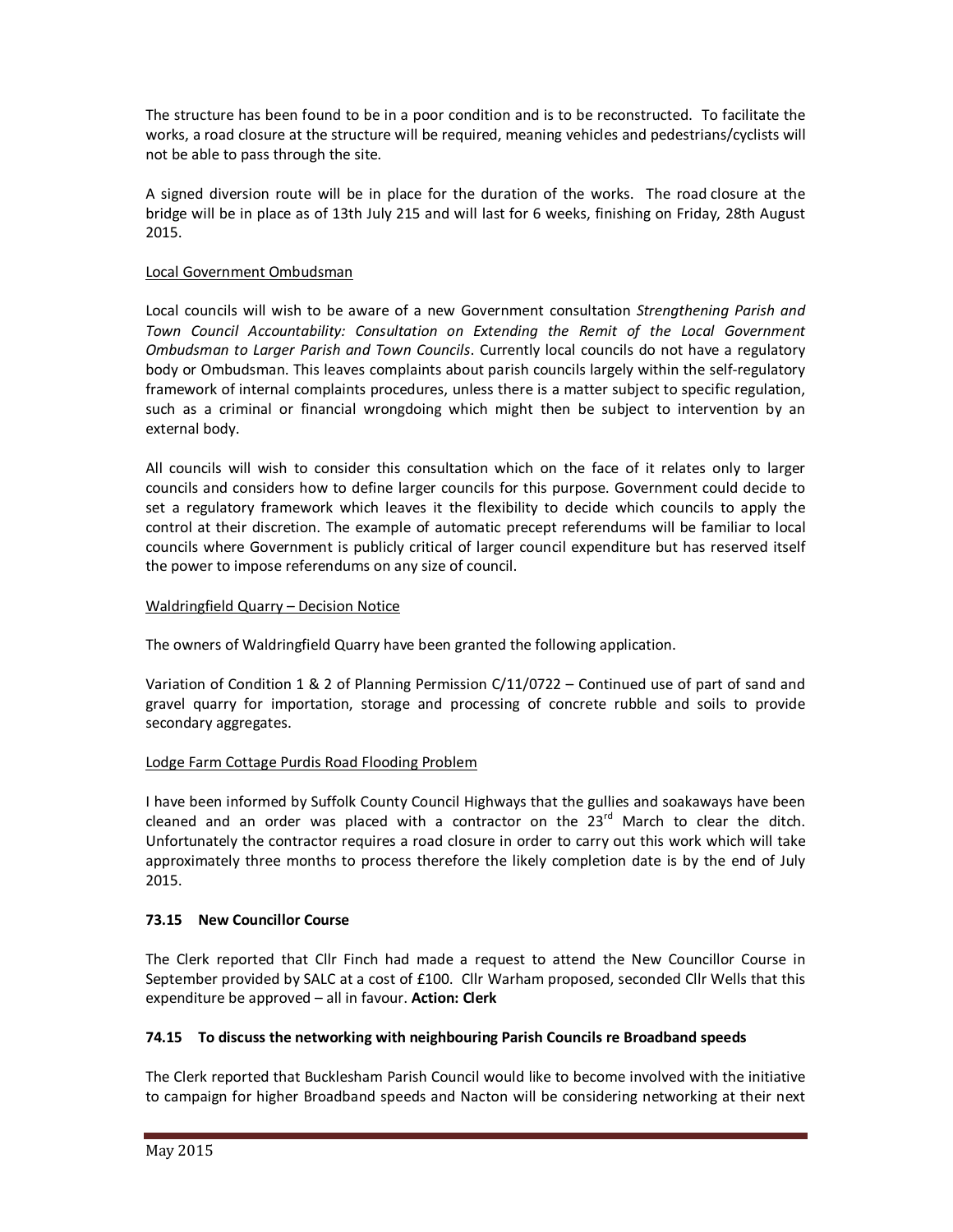Parish Council Meeting. Cllr Day stated that Kesgrave Town Council has stated that Kesgrave have a dedicated exchange and do not have a problem with Broadband speed. It was agreed that the Clerk contact Kesgrave Town Council again to clarify their understanding of the issues and report back to the next meeting. **Action: Clerk** 

### **75.15 Planning**

No planning applications have been received since the last meeting.

### **76.15 Finance**

| Income                                   |           |
|------------------------------------------|-----------|
| Precept 1 <sup>st</sup> Instalment       | £3,551.00 |
|                                          |           |
| Expenditure                              |           |
| A J Buggs Salary and Expenses April 2015 | £214.73   |
| <b>SALC Subscription</b>                 | £664.00   |

Cllr Warham proposed, seconded Cllr Newell that the above expenditure is approved – all in favour. **Action: Clerk** 

### **77.15 To receive the accounts for the year 2014/2015**

The Clerk had previously distributed a copy of the year-end accounts to each councillor and presented the accounts for 2014/2015 to the meeting. It was proposed by Cllr Day, seconded Cllr Wells that the year-end accounts 2014/2015 and the Local Councils in England Annual Return for the year ended  $31^{st}$  March 2015 be approved and signed by the Chairman – agreed by the council.

Cllr Finch and Lawrence requested a copy of the budget for the financial year 2015/2016. **Action: Clerk**

### **78.15 Correspondence**

None

### **79.15 Meetings attended by councillors / clerk**

- a. Cllr Warham reported that she had recently attended the Safer Neighbourhood meeting and speeding had been raised as an issue. Cllr Warham suggested that maybe speed monitoring equipment could be purchased out of the Locality Budget 2015/2016. It was agreed that the Clerk should investigate cost of the equipment with PC Paul Smith. **Action: Clerk**
- b. Cllr Finch reported that he had attended the Foxhall Neighbourhood Watch Meeting and speeding had been discussed as being an issue. The Secretary has been asked to investigate Community Speed Watch for Bucklesham Road. Cllr Warham stated Cllr Batham had been appointed as contact for the Parish Council. Cllr Finch also stated that the Foxhall Neighbourhood Watch Meeting had discussed the possibility of installing priority signs in Straight Road Foxhall. Cllr Finch was advised to contact Suffolk County Council Highways. **Action: Cllr Finch**

### **80.15 Members questions to the Chairman**